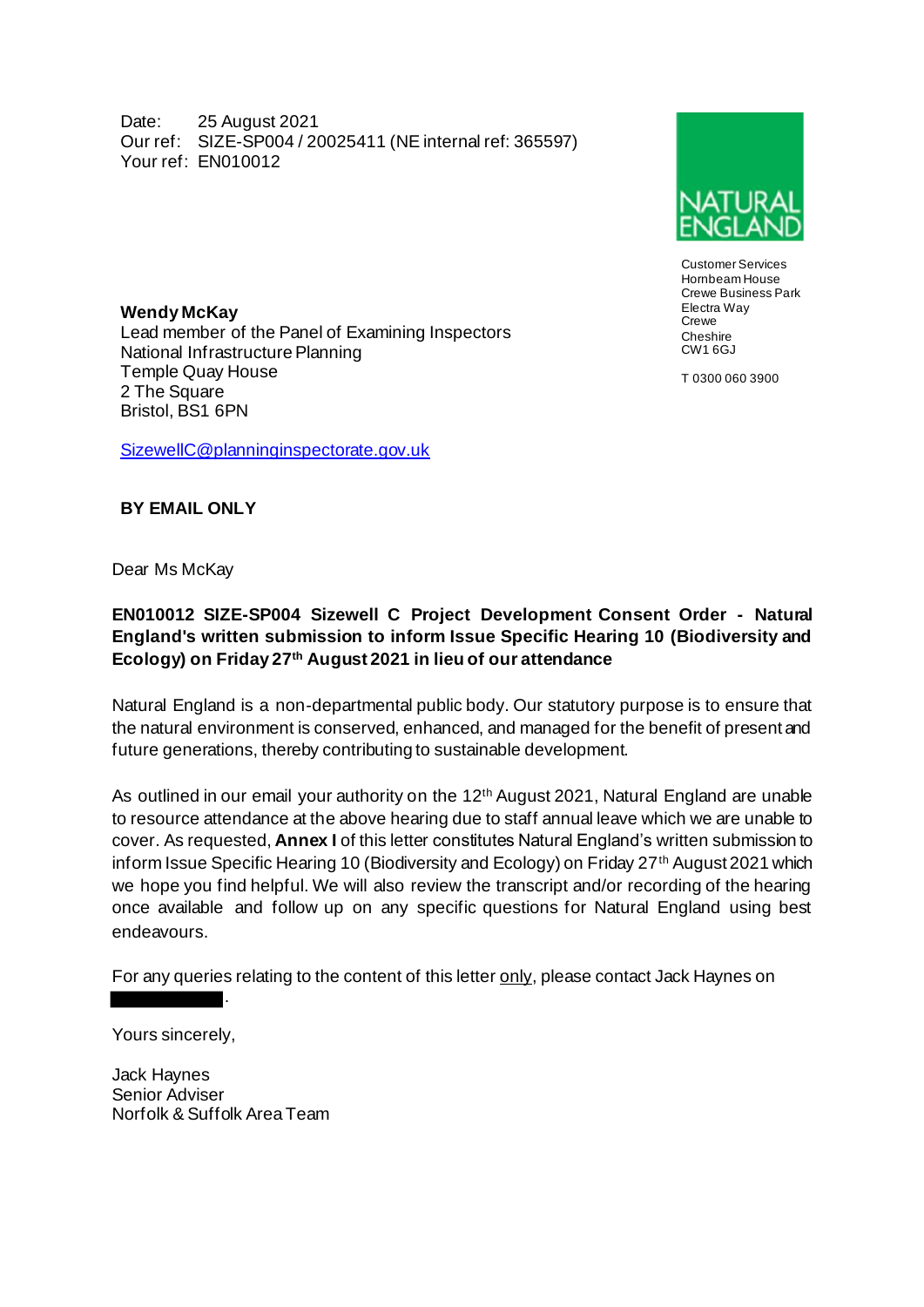| Agenda heading                                                             | Agenda tem                                                                                                                                                                                                                                                                                                                                                                                                                                                                                                                                         | <b>Natural England comments</b>                                                                                                                                                                                                                                                                                                                                                                                                                                                                                               |
|----------------------------------------------------------------------------|----------------------------------------------------------------------------------------------------------------------------------------------------------------------------------------------------------------------------------------------------------------------------------------------------------------------------------------------------------------------------------------------------------------------------------------------------------------------------------------------------------------------------------------------------|-------------------------------------------------------------------------------------------------------------------------------------------------------------------------------------------------------------------------------------------------------------------------------------------------------------------------------------------------------------------------------------------------------------------------------------------------------------------------------------------------------------------------------|
| 1. Welcome,<br>introductions and<br>arrangements for the<br><b>Hearing</b> | Reference may be made to EN-1, EN-6, the Applicant's and<br>IPs' responses to ExQ1, submissions at Deadlines 5 and 6<br>and other relevant submissions.                                                                                                                                                                                                                                                                                                                                                                                            | No comments at this stage                                                                                                                                                                                                                                                                                                                                                                                                                                                                                                     |
| 2. Ecology - general<br>and policy                                         | a. To understand and explore compliance (or otherwise)<br>with EN-1 (applied by para 3.9.5 of EN-6), in particular: (i)<br>para 5.3.5 (and Biodiversity and Geological Conservation -<br>Statutory Obligations and their Impact within the Planning<br>System (ODPM 06/2005, Defra 01/2005)); (ii) para 5.3.13<br>and County Wildlife Sites; (iii) para 5.3.14 and deterioration<br>in relation to Foxburrow Wood; (iv) para 5.3.5 and beneficial<br>biodiversity; para 5.3.18 and opportunities for enhancement<br>of habitats where practicable. | No comments at this stage                                                                                                                                                                                                                                                                                                                                                                                                                                                                                                     |
|                                                                            | b. To understand and explore compliance (or otherwise)<br>with EN-6 Part II Annex A paras Sizewell C.8.59, C.8.63<br>and C.8.67 (pages 207 and following) and whether the<br>Applicant's proposals have sufficiently taken into account<br>the issues identified in the Appraisal of Sustainability, and                                                                                                                                                                                                                                           | No comments at this stage                                                                                                                                                                                                                                                                                                                                                                                                                                                                                                     |
|                                                                            | c. To be clear where the matters in a and b are addressed.<br>brought together and discussed in the Application<br>documentation                                                                                                                                                                                                                                                                                                                                                                                                                   | No comments at this stage                                                                                                                                                                                                                                                                                                                                                                                                                                                                                                     |
| 3. Marine ecology                                                          | a. Sabellaria spinulosa, in general and progress with a<br>Sabellaria mitigation and monitoring plan which is awaited<br>from the Applicant - see also Natural England's position set<br>out in their post-ISH7 submission [REP5-160] what DML<br>conditions are proposed for mitigation and comments on<br>likelihood of presence and need for compensation (see also<br>MMO's REP6-039] paras 1.3.6.6 and 1.3.7.6)                                                                                                                               | As is acknowledged, our position on this issue was outlined at the<br>Issue Specific Hearing 7: Biodiversity and Ecology on the 16th July<br>2021 and summarised in our Written Summary of Oral<br>Representations [REP5-160] which we submitted at Deadline 5<br>(our ref 361180, dated 23rd July 2021).<br>Since then, the Applicant set up a meeting with Natural England on<br>the 18 <sup>th</sup> August 2021 to discuss the mitigation and monitoring plan<br>which we welcome. During that meeting, we advised on the |

## **Annex I – Natural England's comments on the detailed agenda for Issue Specific Hearing 10 (ISH10) on Biodiversity and Ecology**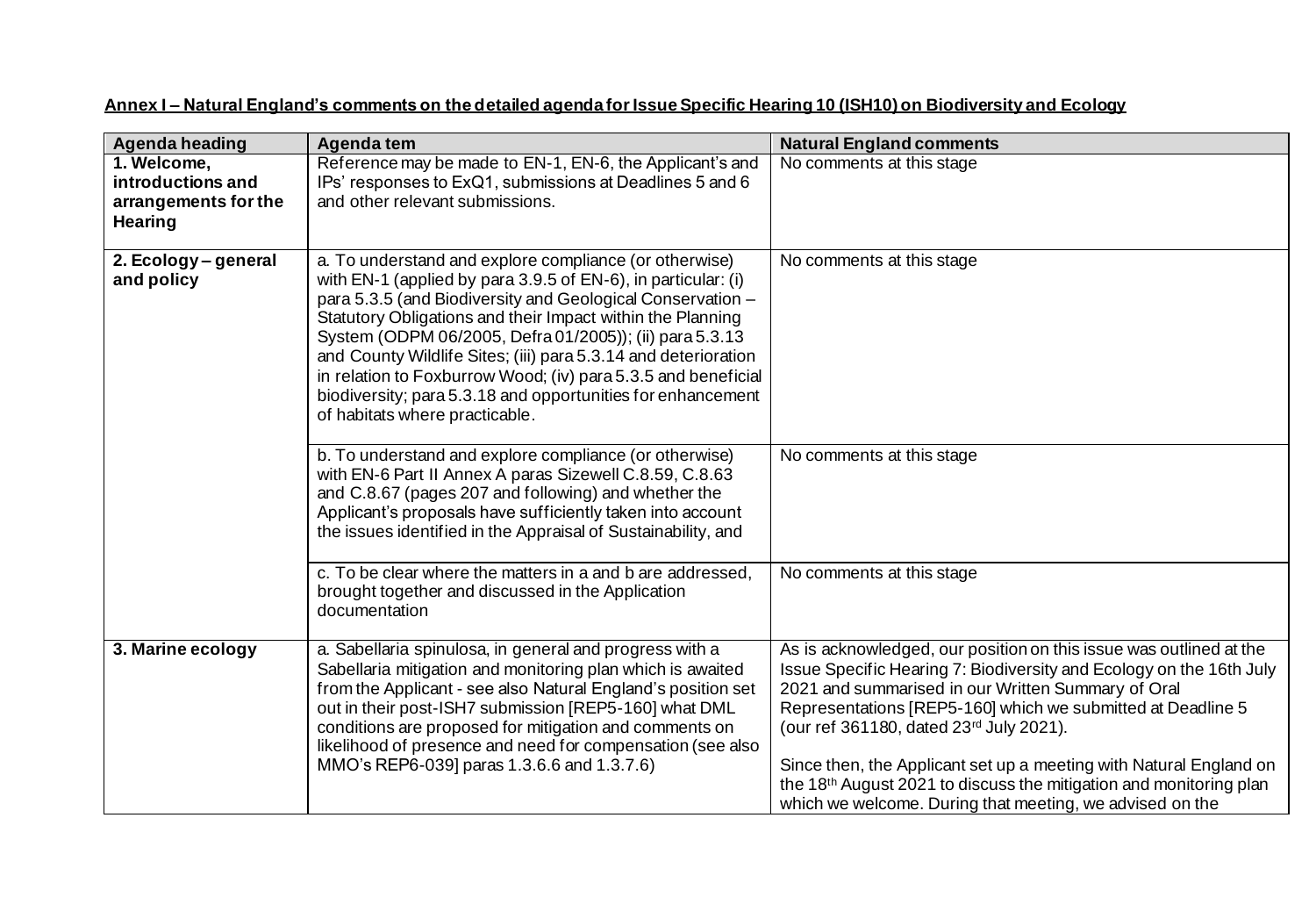| Agenda heading | Agenda tem                                                                                                                                                                                                                                                         | <b>Natural England comments</b>                                                                                                                                                                                                                                                                                                                                                                                                                        |
|----------------|--------------------------------------------------------------------------------------------------------------------------------------------------------------------------------------------------------------------------------------------------------------------|--------------------------------------------------------------------------------------------------------------------------------------------------------------------------------------------------------------------------------------------------------------------------------------------------------------------------------------------------------------------------------------------------------------------------------------------------------|
|                |                                                                                                                                                                                                                                                                    | mitigation and monitoring measures that we would expect to be set<br>out in the 'in-principle' plan, and which would have the best chance<br>of success. We are yet to see a version of the 'in-principle'<br>mitigation and monitoring plan but understand that the Applicant<br>will submit this to the Examination at Deadline 7. We will review it<br>for the first time once available and provide our revised position<br>using best endeavours. |
|                | b. To understand which issues considered at the Hinkley<br>Point C water discharge permit acoustic fish deterrent<br>appeal and in dispute are common to the Sizewell DCO<br>application                                                                           | No comments at this stage                                                                                                                                                                                                                                                                                                                                                                                                                              |
|                | c. Eels Regulations; to understand the positions of the<br>Environment Agency and Applicant in relation to compliance<br>and entrainment monitoring - see the responses and<br>exchanges on ExQ.Ma.1.0 and the Environment Agency's<br>position generally on this  | No comments                                                                                                                                                                                                                                                                                                                                                                                                                                            |
|                | d. Smelt - the Environment Agency's position in their<br>Written Representation [REP2-135], summarised at Annex<br>B, epage 74                                                                                                                                     | No comments                                                                                                                                                                                                                                                                                                                                                                                                                                            |
|                | e. Alde & Ore – reduction in numbers of fish entering – to<br>understand the Environment Agency's position in their<br>written representation [REP2-135] summarised at Annex B<br>epage 74                                                                         | No comments                                                                                                                                                                                                                                                                                                                                                                                                                                            |
|                | f. Environmental permitting and the DCO; to understand the<br>positions of the Environment Agency and Applicant in<br>relation to the need for protective measures in the DCO -<br>paragraph 11.5 of the Environment Agency's Relevant<br>Representation [RR-0373] | No comments                                                                                                                                                                                                                                                                                                                                                                                                                                            |
|                | g. Impacts of bromoform and hydrazine on birds, both direct<br>and indirect are raised by RSPB in their response to Ma.1.8.                                                                                                                                        | No comments                                                                                                                                                                                                                                                                                                                                                                                                                                            |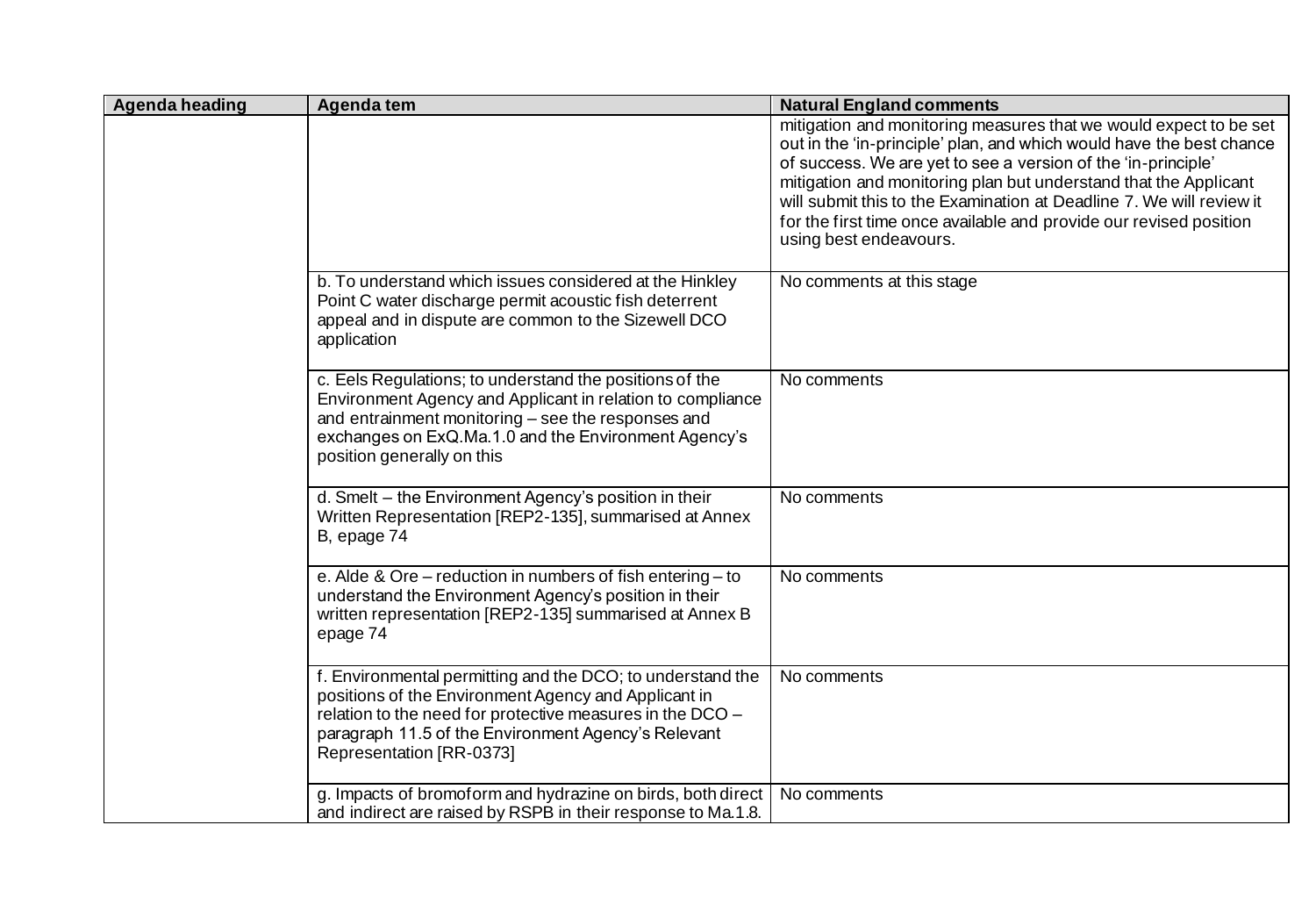| Agenda heading         | Agenda tem                                                                                                                                                | <b>Natural England comments</b>                                                                                                                                                                                                                                                                                                                                                                                                                                                                                                                                                                                                                                                                                                                                                                                                                                                                                                                                                                                                                                                                                                                                                                                                                                                                                                                                                                                                                                                                                                                                                                                                                                                                                                                                                                      |
|------------------------|-----------------------------------------------------------------------------------------------------------------------------------------------------------|------------------------------------------------------------------------------------------------------------------------------------------------------------------------------------------------------------------------------------------------------------------------------------------------------------------------------------------------------------------------------------------------------------------------------------------------------------------------------------------------------------------------------------------------------------------------------------------------------------------------------------------------------------------------------------------------------------------------------------------------------------------------------------------------------------------------------------------------------------------------------------------------------------------------------------------------------------------------------------------------------------------------------------------------------------------------------------------------------------------------------------------------------------------------------------------------------------------------------------------------------------------------------------------------------------------------------------------------------------------------------------------------------------------------------------------------------------------------------------------------------------------------------------------------------------------------------------------------------------------------------------------------------------------------------------------------------------------------------------------------------------------------------------------------------|
|                        | The Applicant's reply only addresses indirect effects. To<br>understand the Applicant's position                                                          |                                                                                                                                                                                                                                                                                                                                                                                                                                                                                                                                                                                                                                                                                                                                                                                                                                                                                                                                                                                                                                                                                                                                                                                                                                                                                                                                                                                                                                                                                                                                                                                                                                                                                                                                                                                                      |
| 4. Terrestrial ecology | a. Fen meadow proposals, including Pakenham - to<br>understand in particular Natural England's position on need,<br>quantum and the likelihood of success | Our position on this issue in terms of the need for and quantum of<br>compensatory habitat for that which would be destroyed from<br>Sizewell Marshes Site of Special Scientific Interest (SSSI) was<br>covered comprehensively in Issue 49 of our Relevant<br>Representation [RR-0878] (our ref: 306236, dated 30 <sup>th</sup> September<br>2020), Written Representation [REP2-153] (our ref: 350822, dated<br>2 <sup>nd</sup> June 2021) and Initial Statement of Common Ground (SoCG)<br>between the Applicant an Natural England [REP2-071] (dated June<br>$2021$ ).<br>It was also outlined at the Issue Specific Hearing 7: Biodiversity<br>and Ecology on the 15 <sup>th</sup> July 2021 and summarised in our Written<br>Summary of Oral Representations [REP5-160] which we submitted<br>at Deadline 5.<br>In terms of the likelihood of success, the Applicant submitted some<br>compensation site feasibility studies (643 pages) at Deadline 3 (24 <sup>th</sup><br>June 2021) which we are in the process of reviewing with our<br>specialists alongside the Fen Meadow Plan (231 pages) which was<br>submitted by the Applicant at Deadline 6 (6 <sup>th</sup> August 2021). Once<br>we have completed this review, we will provide our updated<br>position using best endeavours.<br>We note that the Fen Meadow Plan remains an outline plan with<br>the full scope of the works to be provided after 12 months of water<br>data collection at each site. Consequently, we would like to<br>reiterate to the Examining Authority that there remains a high<br>degree of uncertainty on the likely success of delivery. This reflects<br>the difficulty of establishing Fen Meadow M22 habitat and we<br>welcome any further steps taken by the Applicant to reduce<br>uncertainty. |
|                        | b. Wet woodland                                                                                                                                           | Our position on this issue in terms of the compensatory habitat for<br>that which would be destroyed from Sizewell Marshes SSSI was                                                                                                                                                                                                                                                                                                                                                                                                                                                                                                                                                                                                                                                                                                                                                                                                                                                                                                                                                                                                                                                                                                                                                                                                                                                                                                                                                                                                                                                                                                                                                                                                                                                                  |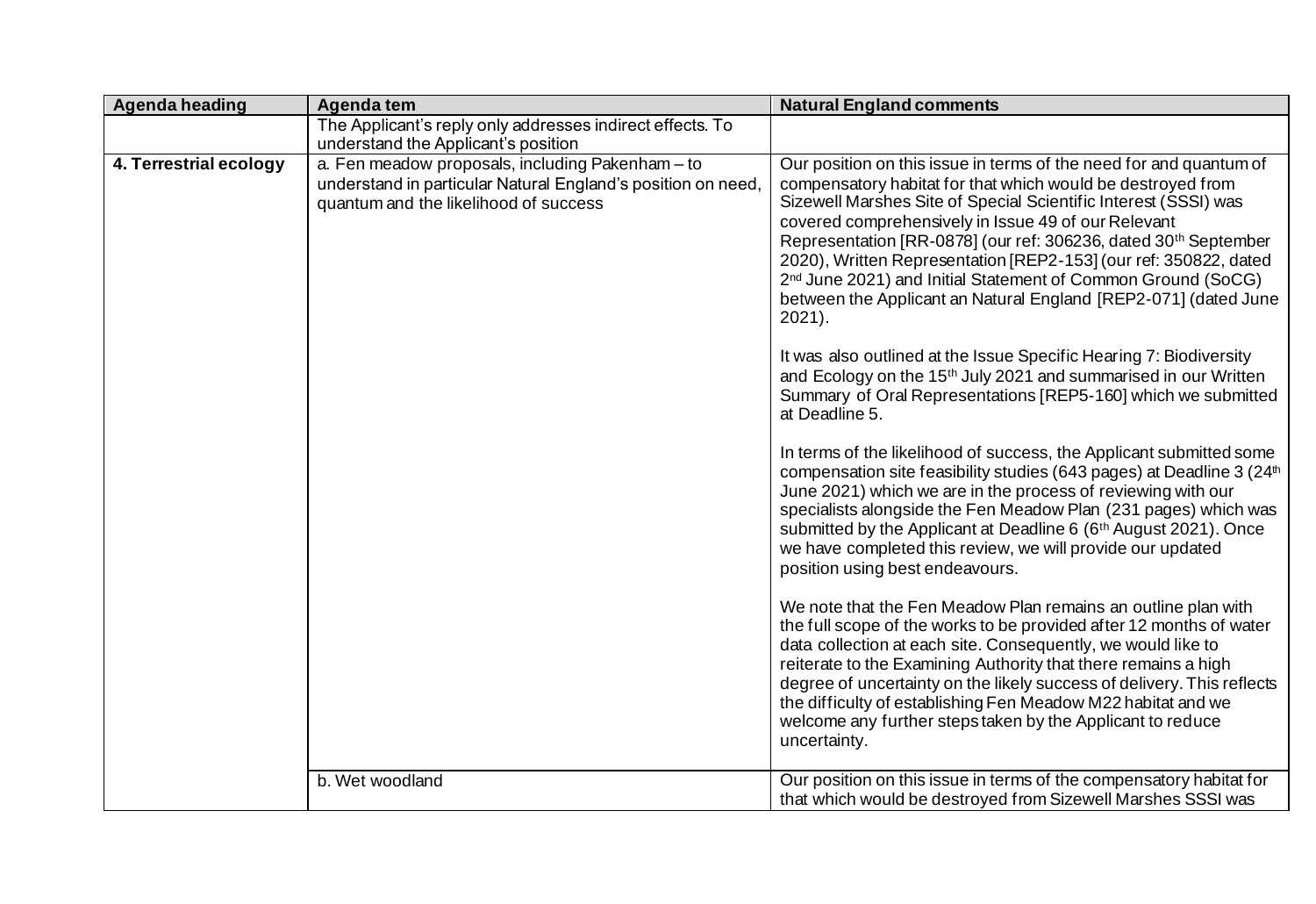| Agenda heading | Agenda tem                                                                                                                                                                  | <b>Natural England comments</b>                                                                                                                                                                                                                                                             |
|----------------|-----------------------------------------------------------------------------------------------------------------------------------------------------------------------------|---------------------------------------------------------------------------------------------------------------------------------------------------------------------------------------------------------------------------------------------------------------------------------------------|
|                |                                                                                                                                                                             | covered comprehensively in Issue 50 of our Relevant<br>Representation [RR-0878], Written Representation [REP2-153] and<br>Initial Statement of Common Ground [REP2-071].                                                                                                                    |
|                |                                                                                                                                                                             | This issue was not discussed at the Issue Specific Hearing 7:<br>Biodiversity and Ecology on the 15 <sup>th</sup> July 2021 but we provided a<br>summary of our position in our Written Summary of Oral<br>Representations [REP5-160] which we submitted at Deadline 5.                     |
|                |                                                                                                                                                                             | We are unable to anticipate from this agenda item what the focus of<br>discussion is likely to be on this issue but will review the transcript<br>and/or recording of the hearing when available and follow up on<br>any specific questions for Natural England using best endeavours.      |
|                | c. Designated sites including County Wildlife Sites,<br>Foxburrow Wood and veteran trees                                                                                    | Our positions on these issues were covered in Issues 21 (veteran<br>trees), 22 (County Wildlife Sites) and 53 (Foxburrow Wood ancient<br>woodland) of our Relevant Representation [RR-0878], Written<br>Representation [REP2-153] and Initial Statement of Common<br>Ground [REP2-071].     |
|                |                                                                                                                                                                             | These issues were not discussed at the Issue Specific Hearing 7:<br>Biodiversity and Ecology on the 15th July 2021 but we provided a<br>summary of our position in our Written Summary of Oral<br>Representations [REP5-160] which we submitted at Deadline 5.                              |
|                |                                                                                                                                                                             | We are unable to anticipate from this agenda item what the focus of<br>discussion is likely to be on these issues but will review the<br>transcript and/or recording of the hearing when available and follow<br>up on any specific questions for Natural England using best<br>endeavours. |
|                | d. Protected species including bats and progress with draft<br>licence submissions to Natural England - see also their<br>response in their post-ISH7 submission [REP5-160] | Our position on this issue was covered comprehensively in Issues<br>10, 37, 52 and 54-62 of our Relevant Representation [RR-0878],<br>Written Representation [REP2-153] and Initial Statement of<br>Common Ground [REP2-071].                                                               |
|                | e. District licensing – changes and effects                                                                                                                                 |                                                                                                                                                                                                                                                                                             |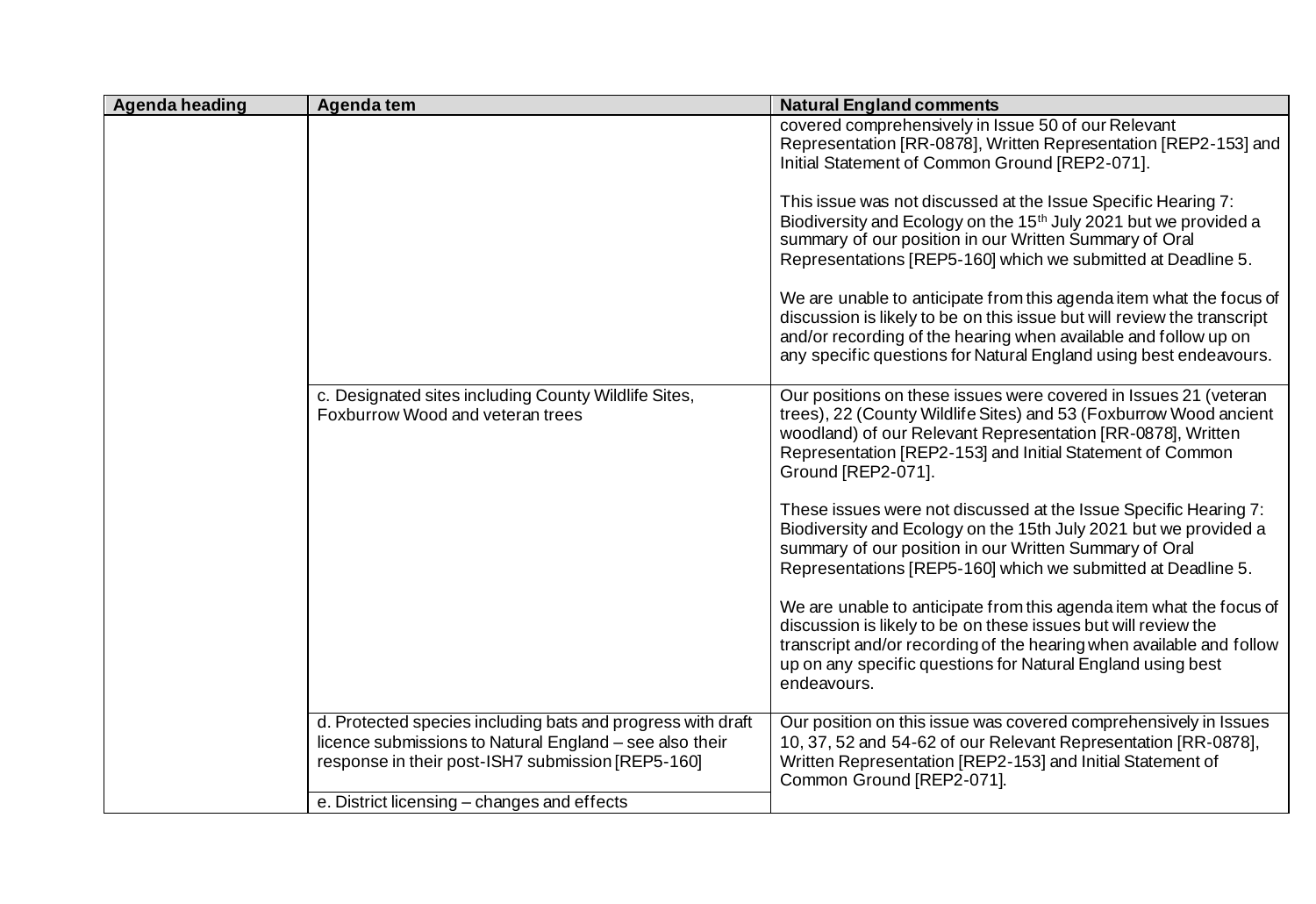| Agenda heading | Agenda tem                                                                         | <b>Natural England comments</b>                                                                                                                                                                                                                                                                                                                                                                                                                                                                             |
|----------------|------------------------------------------------------------------------------------|-------------------------------------------------------------------------------------------------------------------------------------------------------------------------------------------------------------------------------------------------------------------------------------------------------------------------------------------------------------------------------------------------------------------------------------------------------------------------------------------------------------|
|                |                                                                                    | It was also outlined at the Issue Specific Hearing 7: Biodiversity<br>and Ecology on the 15 <sup>th</sup> July 2021 and summarised in our Written<br>Summary of Oral Representations [REP5-160] which we submitted<br>at Deadline 5. This included likely timescales for review.                                                                                                                                                                                                                            |
|                |                                                                                    | Our licencing team are still in the process of reviewing those<br>applications which have been submitted to date and are therefore<br>not in a position to issue any Letters of No Impediment (LoNIs) to<br>the ExA at this time.                                                                                                                                                                                                                                                                           |
|                | f. SSSI crossing (including landscape and visual aspects)                          | Our position on this issue was covered comprehensively in Issue<br>48 of our Relevant Representation [RR-0878], Written<br>Representation [REP2-153] and Initial Statement of Common<br>Ground [REP2-071]. This was in terms of less damaging alternative<br>options with respect to Sizewell Marshes SSSI, optimisation of the<br>currently proposed design (if justified) to minimise SSSI impacts<br>and AONB design considerations.                                                                     |
|                |                                                                                    | It was also outlined at the Issue Specific Hearing 7: Biodiversity<br>and Ecology on the 15th July 2021 and summarised in our Written<br>Summary of Oral Representations [REP5-160] which we submitted<br>at Deadline 5.                                                                                                                                                                                                                                                                                    |
|                |                                                                                    | Further information was provided by the Applicant at Deadline 5<br>[REP5-010] on the optimisation of the currently proposed crossing<br>design to minimise SSSI impacts to invertebrates. We have<br>reviewed this document and are satisfied that the commitment to<br>increase the soffit height of the crossing to >6m and reduce the<br>width to 15m after the construction period minimises impacts to<br>acceptable levels in terms of impacts to the SSSI invertebrates<br>from the crossing itself. |
|                | g. Biodiversity net gain – the effect of the new metric and<br>assessment of SSSIs | Our position on this issue was covered comprehensively in Issue<br>23 of our Relevant Representation [RR-0878], Written                                                                                                                                                                                                                                                                                                                                                                                     |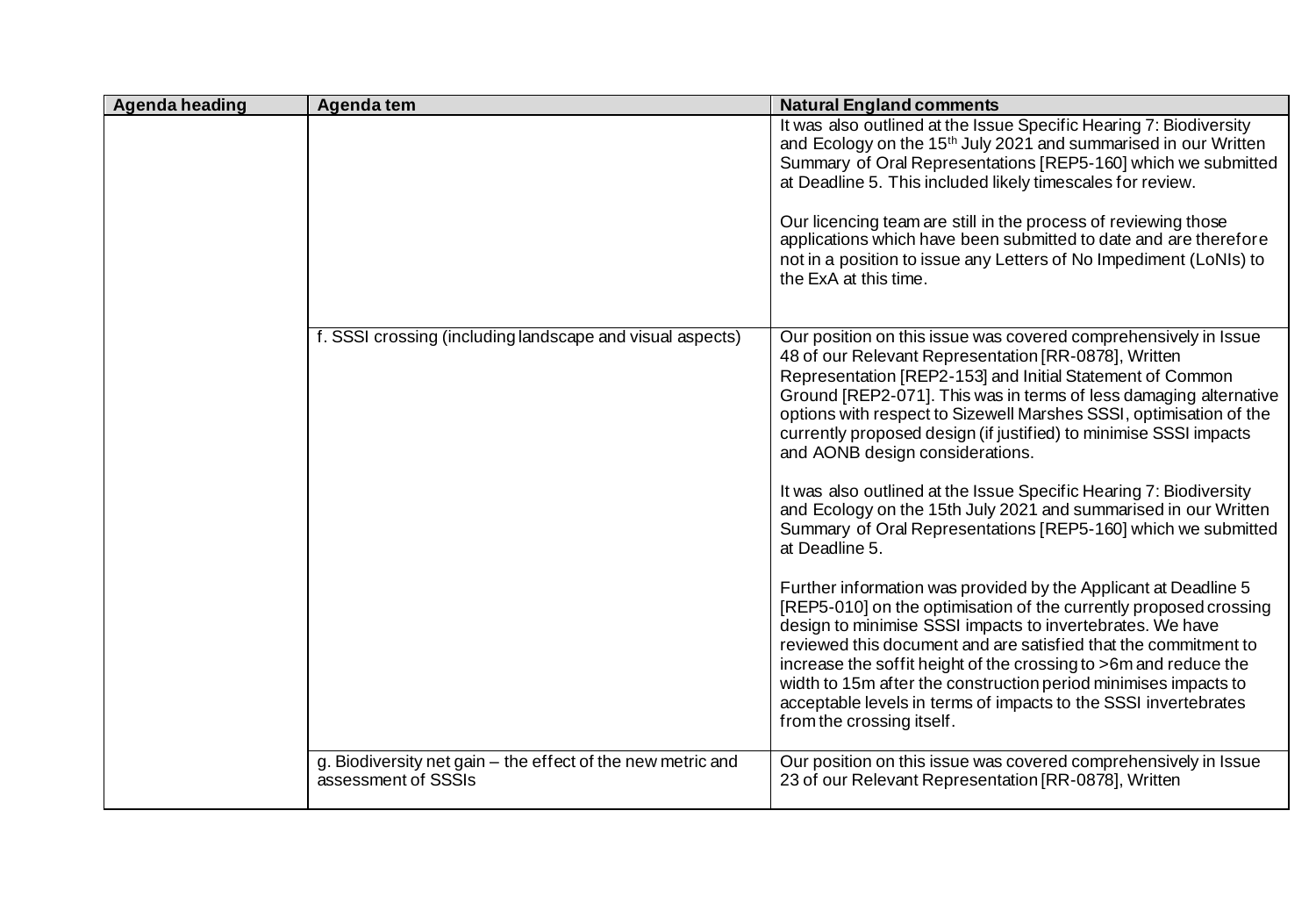| Agenda heading | Agenda tem | <b>Natural England comments</b>                                                                                                                                                                                                                                                                                                                                                                                                                                                                                                                                                                                                                                                                                                                                                                                                                                                                                                                                                                                                      |
|----------------|------------|--------------------------------------------------------------------------------------------------------------------------------------------------------------------------------------------------------------------------------------------------------------------------------------------------------------------------------------------------------------------------------------------------------------------------------------------------------------------------------------------------------------------------------------------------------------------------------------------------------------------------------------------------------------------------------------------------------------------------------------------------------------------------------------------------------------------------------------------------------------------------------------------------------------------------------------------------------------------------------------------------------------------------------------|
|                |            | Representation [REP2-153] and Initial Statement of Common<br>Ground [REP2-071].                                                                                                                                                                                                                                                                                                                                                                                                                                                                                                                                                                                                                                                                                                                                                                                                                                                                                                                                                      |
|                |            | This issue was not discussed at the Issue Specific Hearing 7:<br>Biodiversity and Ecology on the 15 <sup>th</sup> July 2021.                                                                                                                                                                                                                                                                                                                                                                                                                                                                                                                                                                                                                                                                                                                                                                                                                                                                                                         |
|                |            | The new metric                                                                                                                                                                                                                                                                                                                                                                                                                                                                                                                                                                                                                                                                                                                                                                                                                                                                                                                                                                                                                       |
|                |            | Biodiversity Net Gain (BNG) must be measured using a recognised<br>biodiversity metric. The metric should be used to calculate before<br>and after habitat value in terms of 'biodiversity units' to ensure net<br>gains are measurable. In 2019 Natural England published a beta<br>biodiversity metric (the Biodiversity Metric 2.0) which can be used<br>for all terrestrial and intertidal habitat types. The biodiversity metric<br>2.0 was updated in 2021 with the Biodiversity Metric 3.0 which will<br>be the metric that all developments covered by the BNG<br>requirement in the Environment Bill will legally need to use. We<br>typically advise that users of the previous Biodiversity Metric 2.0<br>should continue to use that metric (unless requested to do<br>otherwise by their client or consenting body) for the duration of the<br>project it is being used for, as they may find that the biodiversity<br>unit values metric 2.0 generates will differ from those generated by<br>Biodiversity Metric 3.0. |
|                |            | <b>Assessment of SSSIs</b>                                                                                                                                                                                                                                                                                                                                                                                                                                                                                                                                                                                                                                                                                                                                                                                                                                                                                                                                                                                                           |
|                |            | BNG does not replace existing requirements for dealing with direct<br>or indirect SSSI impacts. It does not replace existing legal habitat<br>or species requirements and should not be applied to compensate<br>for impacts on irreplaceable habitat features. Only the non-notified<br>features of SSSIs and other sites designated for their biodiversity<br>interest are eligible for inclusion as a delivery component of a BNG<br>outcome. This is because there are legislative routes to require<br>enhancements to designated features to secure favourable<br>condition.                                                                                                                                                                                                                                                                                                                                                                                                                                                   |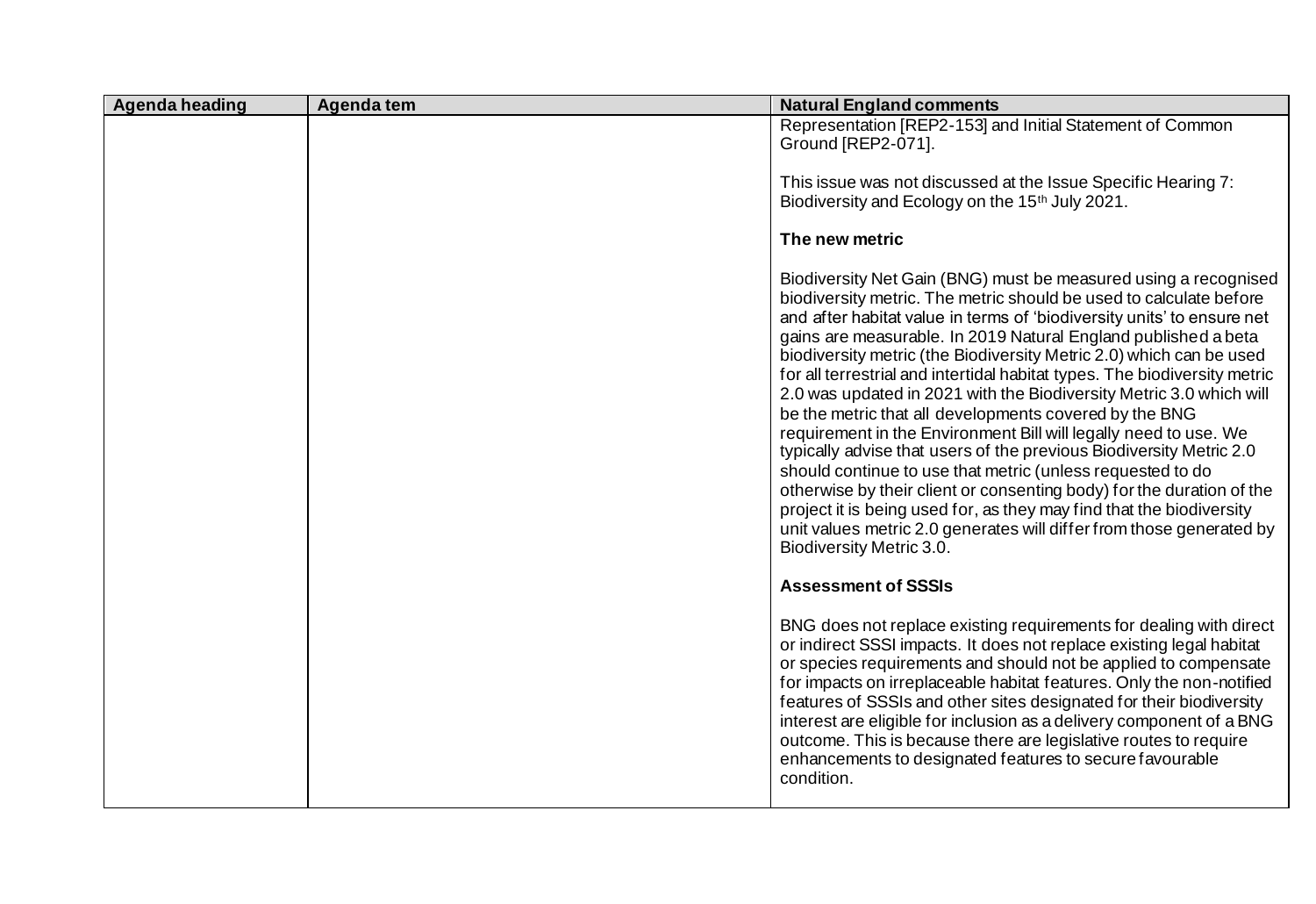| Agenda heading | Agenda tem                                                                                                                                                                                                                                                                                                                                          | <b>Natural England comments</b>                                                                                                                                                                                                                                                                                                                                                                                                                                                                                                                                          |
|----------------|-----------------------------------------------------------------------------------------------------------------------------------------------------------------------------------------------------------------------------------------------------------------------------------------------------------------------------------------------------|--------------------------------------------------------------------------------------------------------------------------------------------------------------------------------------------------------------------------------------------------------------------------------------------------------------------------------------------------------------------------------------------------------------------------------------------------------------------------------------------------------------------------------------------------------------------------|
| 5. HRA issues  | a. The Applicant's HRA screening assessment - to seek<br>clarification on specific European sites and qualifying<br>features, with views also sought from Natural England and<br>IPs to understand any outstanding differences between the<br>Applicant and Natural England/IPs with regards to the<br>conclusions of no likely significant effects | The European sites and qualifying features for which Natural<br>England are not yet satisfied that either a likely significant effect<br>(LSE) or adverse effect on integrity (AEoI) can be ruled out are the<br>'red' and 'amber' issues as set out in Parts I and II of our Written<br>Representation [REP2-153], split by impact pathway, site and<br>features.                                                                                                                                                                                                       |
|                | b. Summary or list of those European sites and qualifying<br>features that Natural England do not currently agree with<br>the Applicant's conclusion of no adverse effects on integrity                                                                                                                                                             | These were updated since the submission of our Relevant<br>Representation [RR-0878] where this information was presented in<br>the same format to allow tracking of issue resolution (i.e. those<br>turned 'green') for European sites (and more widely).                                                                                                                                                                                                                                                                                                                |
|                |                                                                                                                                                                                                                                                                                                                                                     | The Initial Statement of Common Ground [REP2-071] also follows<br>the Part II format to allow tracking of issues to resolution beyond<br>Written Representations, with those marked 'red' and 'amber' in the<br>latest version those where we are not yet satisfied that either LSE<br>or AEoI can be ruled out, for the reasons outlined in column D.                                                                                                                                                                                                                   |
|                | c. HRA and recreational pressure on European sites - to<br>understand the position of the Applicant and IPs, including<br>Natural England, with regards to the proposed mitigation to<br>avoid adverse effects on the integrity of European sites<br>arising from recreational pressure, including progress on the                                  | Our position on this issue was covered comprehensively in Issue<br>29 of our Relevant Representation [RR-0878], Written<br>Representation [REP2-153] and Initial Statement of Common<br>Ground [REP2-071].                                                                                                                                                                                                                                                                                                                                                               |
|                | two Management and Monitoring Plans and the securing of<br>such measures                                                                                                                                                                                                                                                                            | Our position was also outlined at the Issue Specific Hearing 7:<br>Biodiversity and Ecology on the 15 <sup>th</sup> July 2021 and summarised in<br>our Written Summary of Oral Representations [REP5-160] which<br>we submitted at Deadline 5.                                                                                                                                                                                                                                                                                                                           |
|                |                                                                                                                                                                                                                                                                                                                                                     | Since then, the Applicant set up a meeting with Natural England on<br>the 30 <sup>th</sup> July 2021 to discuss the Mitigation and Monitoring Plans<br>which we welcome. We subsequently sent a detailed response to<br>the Applicant on this on the 12 <sup>th</sup> August 2021 (our ref: DAS/363894)<br>which also reiterated that, in our expert opinion, a Suitable<br>Alternative Natural Greenspace (SANG) is also required as part of<br>the mitigation package to avoid an AEoI from increased<br>recreational pressure on nearby European designated sites. We |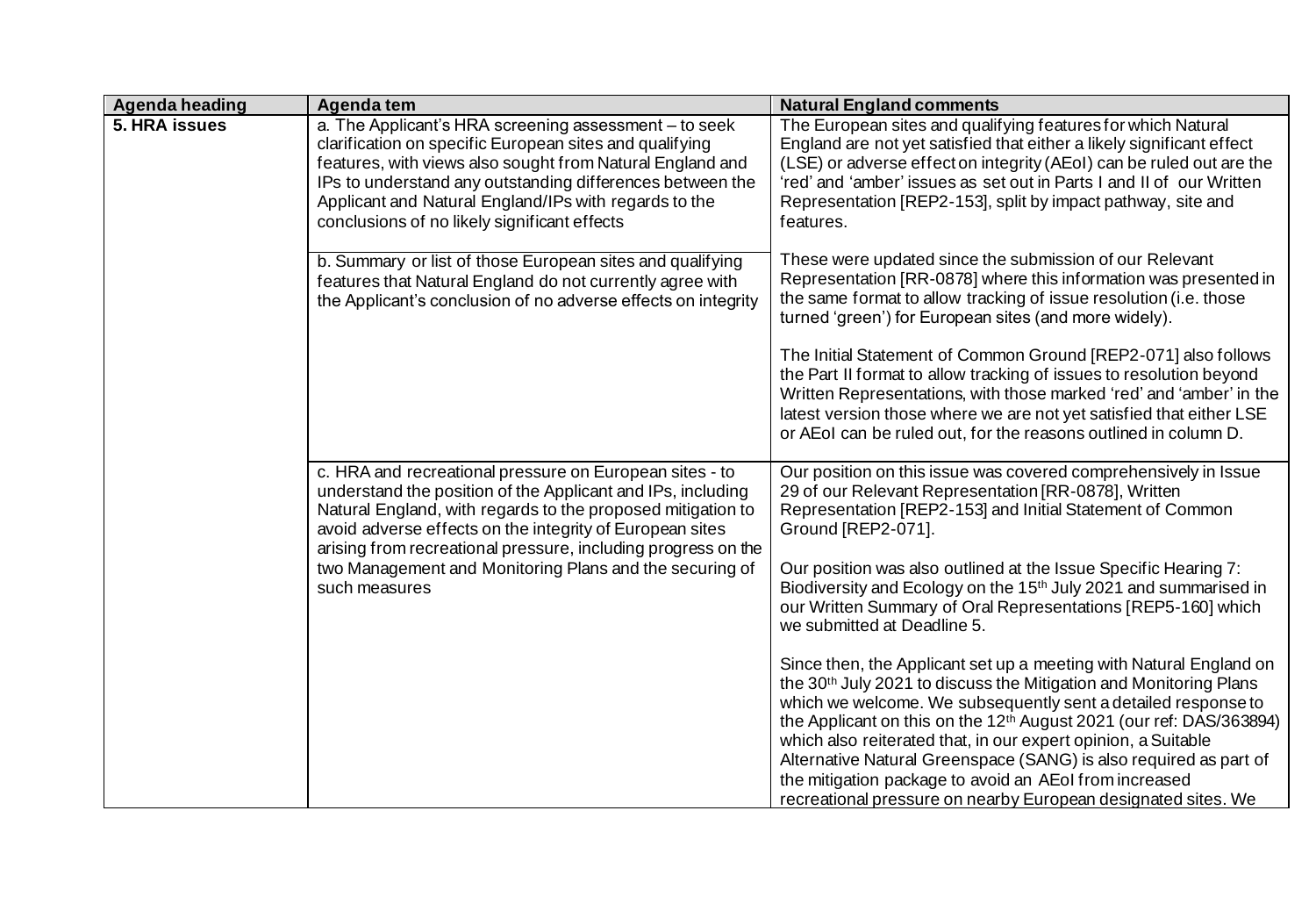| <b>Agenda heading</b> | Agenda tem                                                                                                                                                                                                                                                                                           | <b>Natural England comments</b>                                                                                                                                                                                                                                                                                                                                                                                                    |
|-----------------------|------------------------------------------------------------------------------------------------------------------------------------------------------------------------------------------------------------------------------------------------------------------------------------------------------|------------------------------------------------------------------------------------------------------------------------------------------------------------------------------------------------------------------------------------------------------------------------------------------------------------------------------------------------------------------------------------------------------------------------------------|
|                       |                                                                                                                                                                                                                                                                                                      | understand that the Applicant will be submitting this response into<br>the Examination in due course.                                                                                                                                                                                                                                                                                                                              |
|                       | d. Outer Thames Estuary SPA and red throated divers - to<br>explore the assumptions made by the Applicant in their<br>assessment and the Outline Vessel Management Plan with<br>regards to the timings of vessel movements and how timing<br>restrictions are secured. To seek comments from Natural | Our position on this issue was covered comprehensively in Issue<br>27 of our Relevant Representation [RR-0878], Written<br>Representation [REP2-153] and Initial Statement of Common<br>Ground [REP2-071].                                                                                                                                                                                                                         |
|                       | England, the MMO, RSPB/SWT and IPs on the Outline<br>Vessel Management Plan                                                                                                                                                                                                                          | Our position was also outlined at the Issue Specific Hearing 7:<br>Biodiversity and Ecology on the 16th July 2021 and summarised in<br>our Written Summary of Oral Representations [REP5-160] which<br>we submitted at Deadline 5.                                                                                                                                                                                                 |
|                       |                                                                                                                                                                                                                                                                                                      | Since then, the Applicant has submitted an Outline Vessel<br>Management Plan to the Examination at Deadline 6 which we<br>welcome. This is the first time that we have seen this plan, and we<br>are currently reviewing it and will be providing our comments to the<br>Examination at Deadline 7.                                                                                                                                |
|                       | e. HRA and marine mammals:<br>i. Mitigation - to explore whether the draft Marine Mammal<br>Monitoring Plan (MMMP) should be a certified document<br>that the final MMMP should be based upon and therefore                                                                                          | Our position on this issue was covered comprehensively in Issue 7,<br>17 & 27 of our Relevant Representation [RR-0878], Written<br>Representation [REP2-153] and Initial Statement of Common<br>Ground [REP2-071].                                                                                                                                                                                                                 |
|                       | referred to in Condition 40 of the DML and certified. To seek<br>the views of NE and MMO on the contents of the draft<br>MMMP and the Applicant's 'Underwater noise effect<br>assessment for the Sizewell C revised marine freight<br>options' submitted at Deadline 5                               | Our position was also outlined at the Issue Specific Hearing 7:<br>Biodiversity and Ecology on the 16th July 2021 and summarised in<br>our Written Summary of Oral Representations [REP5-160] which<br>we submitted at Deadline 5.                                                                                                                                                                                                 |
|                       | ii. Seals - to obtain an update on the discussions between<br>the MMO, Natural England and the Applicant with regards to<br>mitigation proposed for seals; for which European Sites is<br>this relevant?                                                                                             | We have not had any further discussions with the Applicant<br>regarding marine mammals since then. However, we are reviewing<br>the Southern North Sea Special Area of Conservation SAC Site<br>Integrity Plan (SIP) and will provide our comments at Examination<br>Deadline 7. We advise that we need to be satisfied with the SIP<br>before we offer a final conclusion on any potential AEoI of the<br>Southern North Sea SAC. |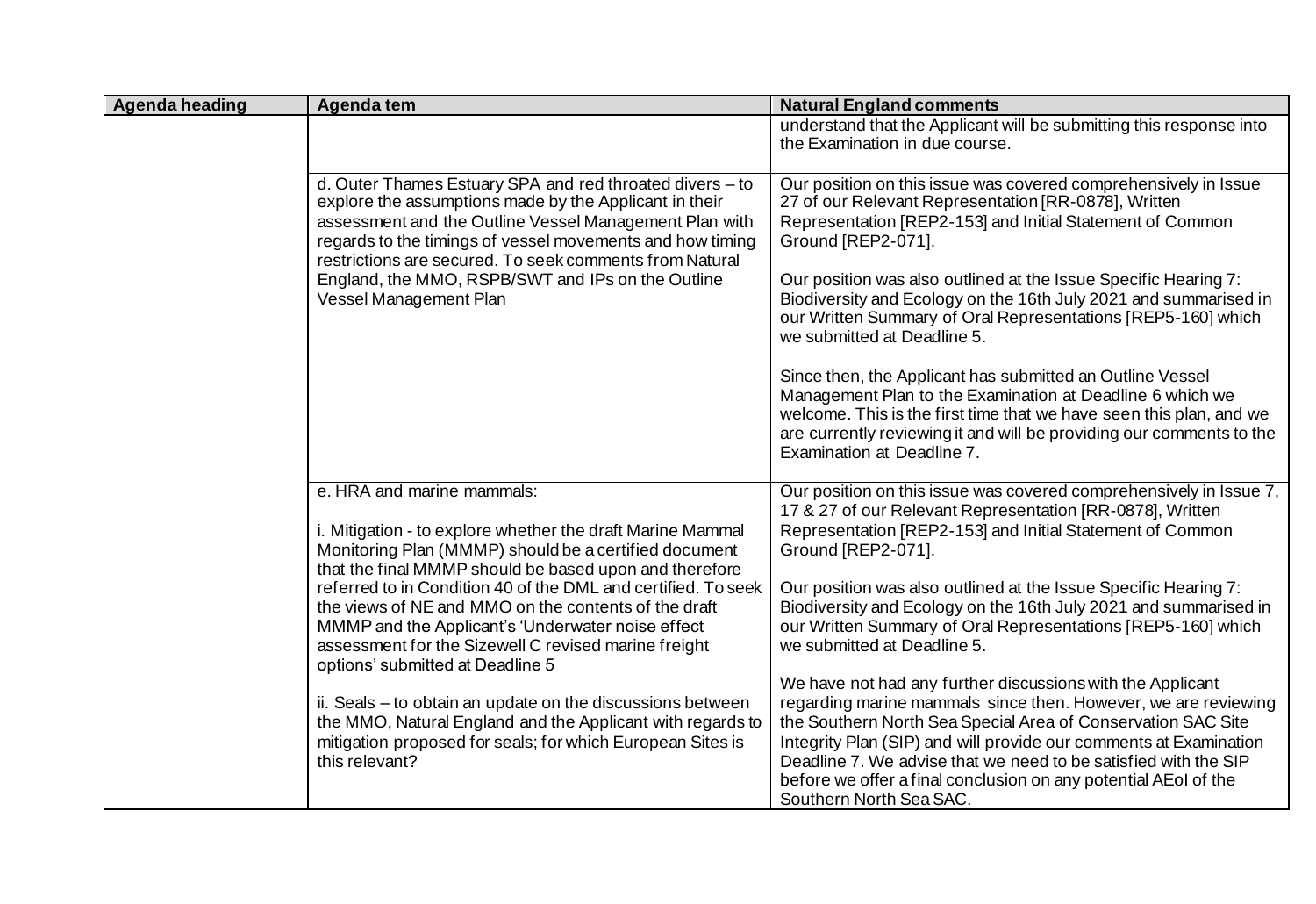| Agenda heading | Agenda tem                                                                                                                                                                                                                                                                                                                                                                                                                                                                                                                                                                                                                                                                                                                | <b>Natural England comments</b>                                                                                                                                                                                                                                                                                                                                                                                                                                                                                                                                                                                                                                                                                                                                                                                                                                                                                                                                                                                                         |
|----------------|---------------------------------------------------------------------------------------------------------------------------------------------------------------------------------------------------------------------------------------------------------------------------------------------------------------------------------------------------------------------------------------------------------------------------------------------------------------------------------------------------------------------------------------------------------------------------------------------------------------------------------------------------------------------------------------------------------------------------|-----------------------------------------------------------------------------------------------------------------------------------------------------------------------------------------------------------------------------------------------------------------------------------------------------------------------------------------------------------------------------------------------------------------------------------------------------------------------------------------------------------------------------------------------------------------------------------------------------------------------------------------------------------------------------------------------------------------------------------------------------------------------------------------------------------------------------------------------------------------------------------------------------------------------------------------------------------------------------------------------------------------------------------------|
|                | iii. Noise, light and visual disturbance - To understand NE's<br>view with regards to the information requested in respect of<br>noise, light and visual disturbance of grey seals, harbour<br>porpoise and common seal of the Humber Estuary SAC,<br>Southern North Sea SAC and The Wash and North Norfolk<br>Coast SAC utilising the MDS as functionally linked land<br>iv. Southern North Sea SAC - to seek the views of NE<br>further to the Applicant's updated assessment of prey<br>species impingement [AS-173], [AS-238] [REP6-016]<br>v. Draft Site Integrity Plan (SIP) – to seek the views of NE,<br>MMO and IPs on the draft SIP and to explore how secured<br>and whether this should be certified document | Natural England agree with the Applicant's assessment that there<br>will be no AEoI of the Humber Estuary SAC and The Wash and<br>North Norfolk Coast SAC due to noise, light and visual disturbance.<br>We are currently reviewing the revised 'SPP103 Consideration of<br>potential effects on selected fish stocks at Sizewell' [REP6-016]<br>and will be providing our comments on this updated report at<br>Examination Deadline 7.                                                                                                                                                                                                                                                                                                                                                                                                                                                                                                                                                                                                |
|                | f. Marsh harrier compensatory measures - to explore the<br>proposed compensatory measures, including the additional<br>habitat proposed at Westleton and how these are secured<br>through the DCO with reference to the certification of<br>documents, and to explore Natural England's reasons<br>leading to Westleton being proposed                                                                                                                                                                                                                                                                                                                                                                                    | Our position on this issue was covered comprehensively in Issue<br>27 of our Relevant Representation [RR-0878], Written<br>Representation [REP2-153] and Initial Statement of Common<br>Ground [REP2-071].<br>Our position was also outlined at the Issue Specific Hearing 7:<br>Biodiversity and Ecology on the 15th July 2021 and summarised in<br>our Written Summary of Oral Representations [REP5-160] which<br>we submitted at Deadline 5.<br>We welcome the level of engagement from the Applicant on this<br>issue and are currently awaiting responses form them on the<br>feasibility of the wetland creation element of the compensation<br>proposals at Abbey Farm, and the timing of its delivery. In terms of<br>the additional habitat at Westleton, we are in the process of<br>reviewing the 'Note on Marsh Harrier Habitat' document which was<br>submitted by the Applicant into the Examination on the 24 <sup>th</sup> August<br>2021 and will provide an updated position based on that using best<br>endeavours. |